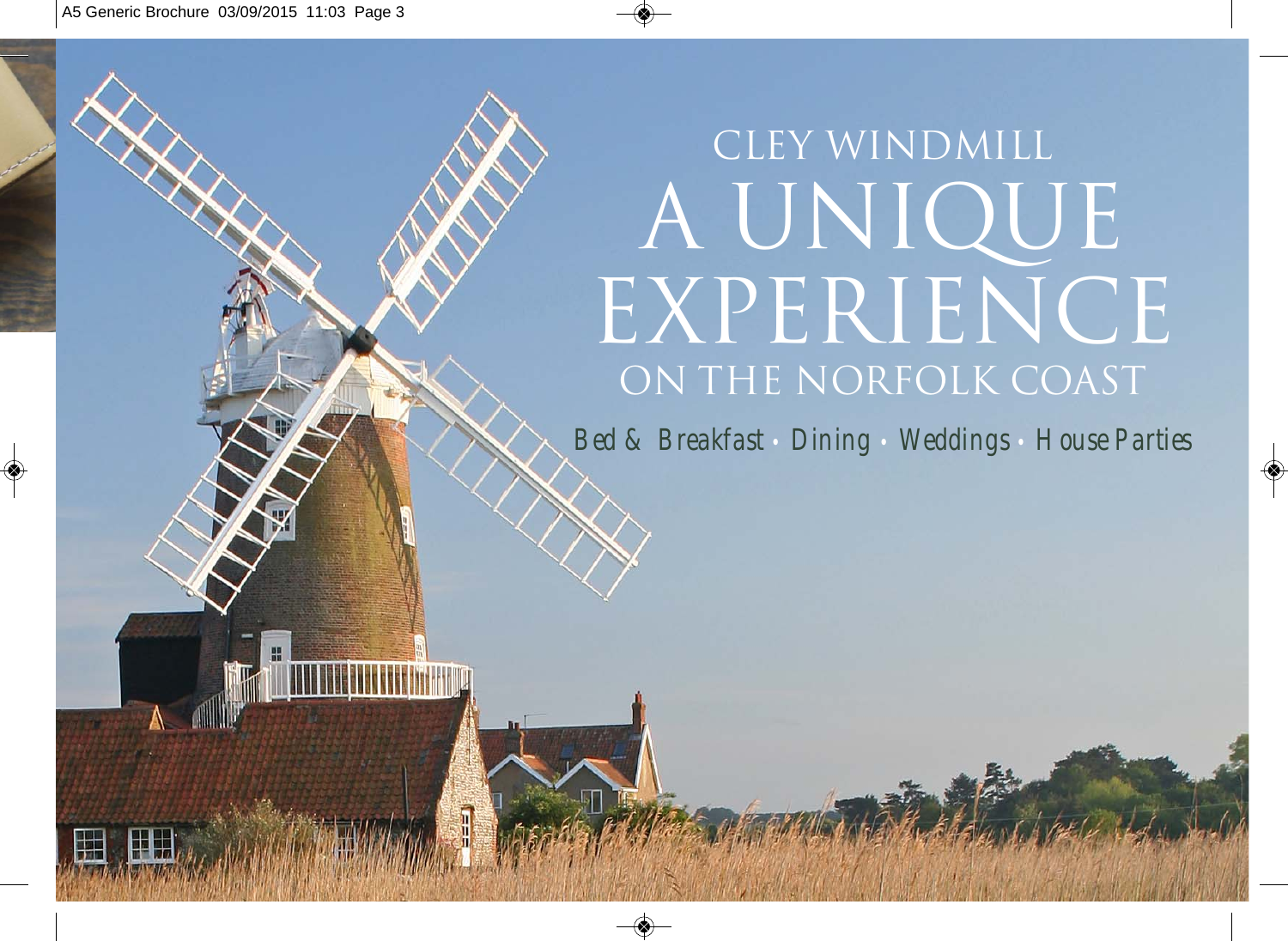



*Welcome to Cley Windmill - guesthouse and self-catering accommodation.*

*The Windmill is in the village of Cleynext-the-Sea, Norfolk and is surrounded by reeds, marshes and the River Glaven flowing out towards the sea. We are also next to one of the best nature reserves for bird watching in the UK.* 

*The Windmill itself can sleep 12 guests in 6 rooms and a further 8 guests can be accommodated in the separate Boat House, Long House and Dovecote. This flexibility makes the windmill an ideal place for wedding parties, house parties or large groups.* 

*Join us for a unique experience at Cley Windmill. Book your wedding party, house party or stay for a few nights. From the moment you arrive, you and your guests will enjoy a warm welcome, stunning interiors and experience all that this iconic building and coastal landscape has to offer.*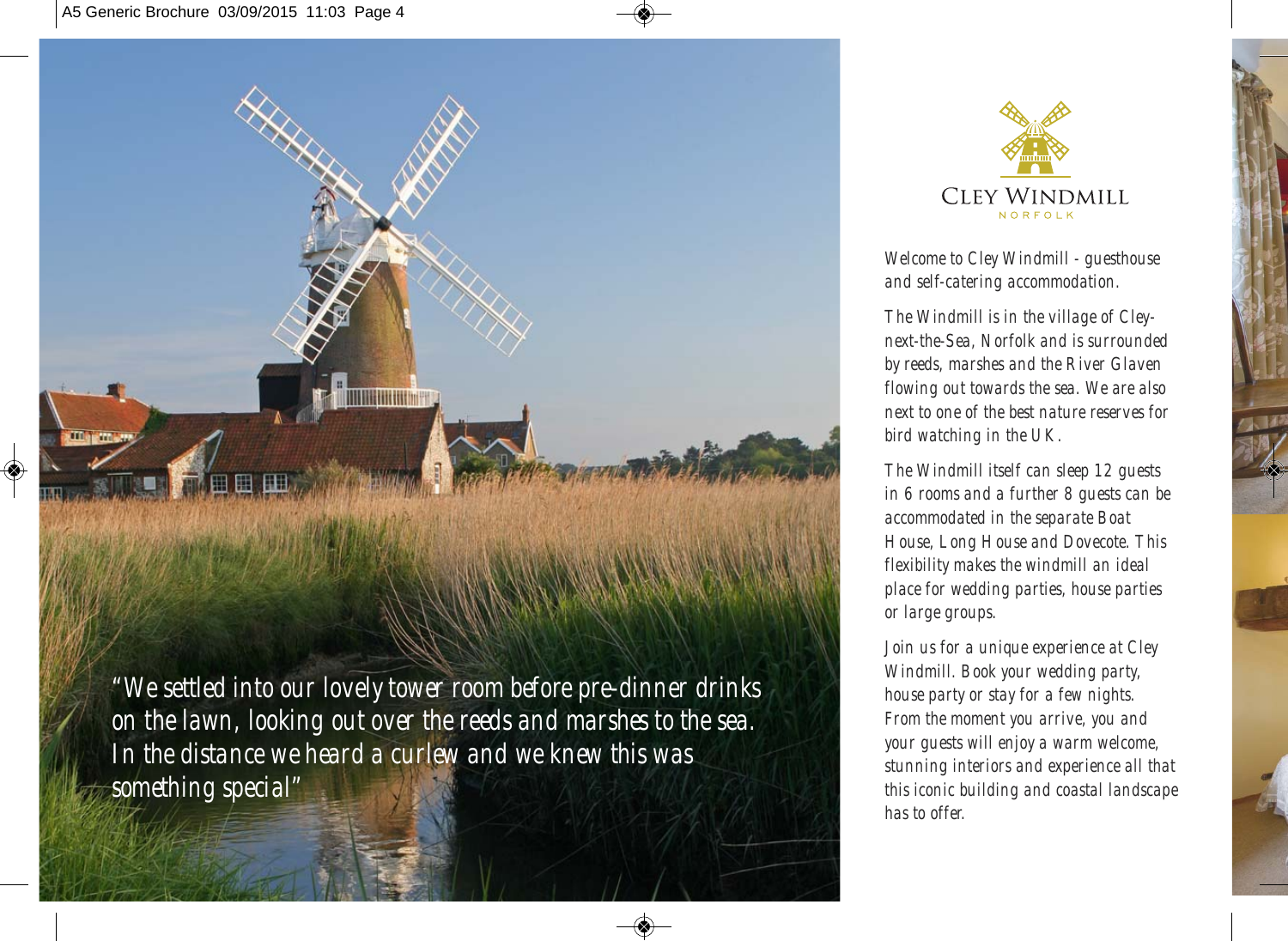

## *Bed and breakfast*

*In the Mill there are 6 highly individual rooms, each with original features, en-suite bathrooms, flat-screen TV/DVDs and complimentary WiFi.*

#### *River Room*

*A spacious double bedroom with a door opening directly onto the gardens.* 

#### *Miller's Room*

*This pretty double bedroom has a private entrance and views of the walled garden.*

#### *Wheat Chamber*

*Circular tower room with twin beds (or king-size double) and superb views.*

#### *Barley Bin*

*A large room with twin beds (or king-size double) and a sofabed. Facing south, the room has views of the village.* 

#### *Stone Room*

*This circular double room has a private doorway onto the balcony which encircles the Mill and the views are spectacular.*

#### *Wheel Room*

*For a real 'windmill experience', this room has the best views from the top of the Mill and is truly unique. Climb a steep carpeted ladder to your room which has a fourposter oak bed and an amazing shower-room (again accessed by a ladder).*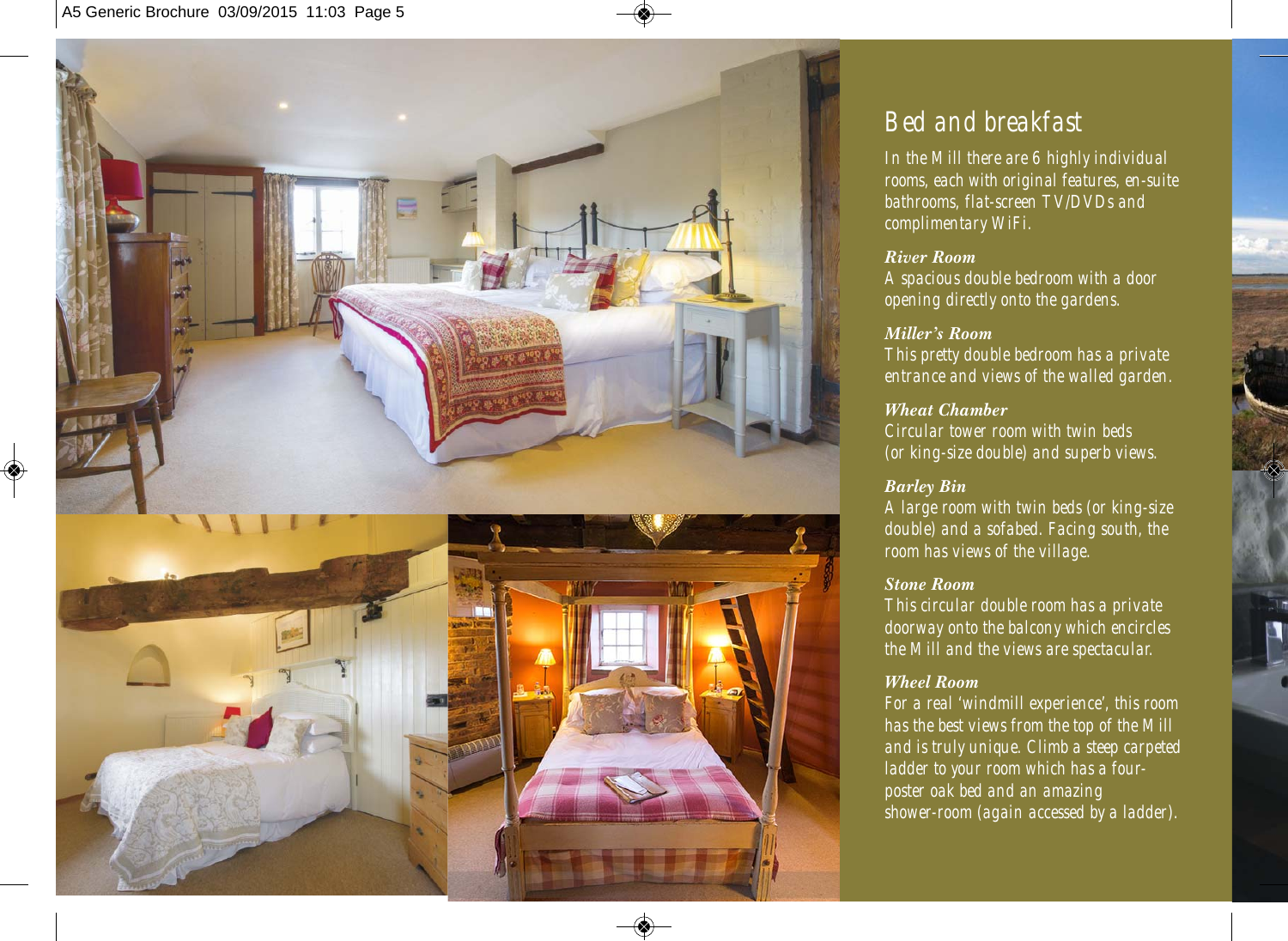

# *Our garden rooms*

*For something a little more private, several of the Windmill's outside buildings have been beautifully converted into snug little rooms and cottages. Each one is equipped with a flat-screen TV/DVD, complimentary WiFi and an en-suite bathroom.*

#### *The Boat House*

*Located in the courtyard. Step through your own front door into a double bedroom with vaulted wooden ceiling and deeply cushioned king-size four poster bed*

## *The Long House*

*A long, flint-walled private room with views out over the marshes and the river Glaven. It has a cosy sitting room area with leather sofa, a king-size four poster bed and a modern shower-room.*

### *The Dovecote*

*This comfortable retreat is a snug flintwalled-cottage with its own front door (normally let on a weekly basis for selfcatering). It has a living area with open plan kitchen, a master bedroom and bathroom. Stairs lead to a mezzanine gallery where there is a double bed under a vaulted wooden ceiling.* 

*The Dovecote has views of the Mill and is adjacent to the Mill's walled garden.*